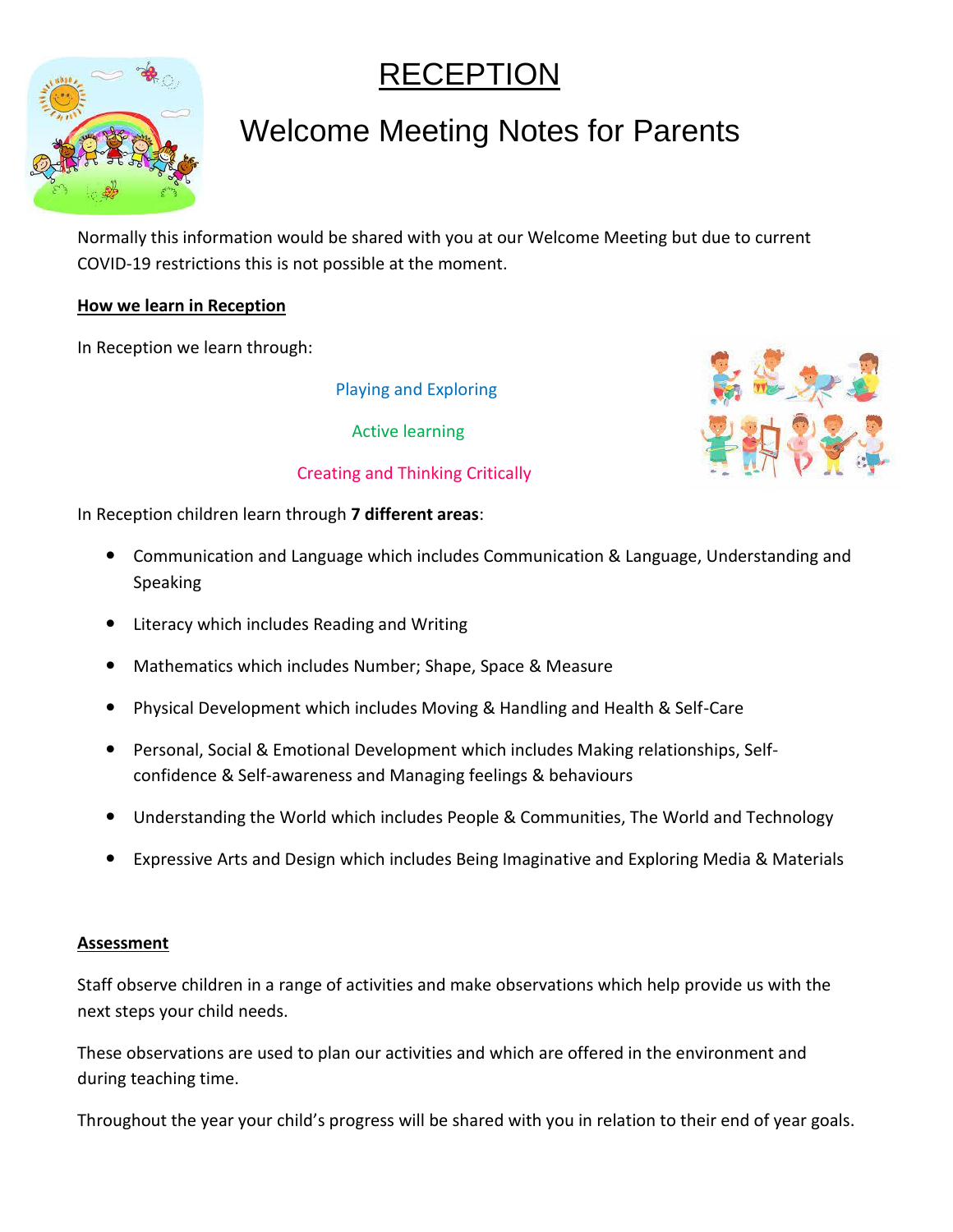#### **Daily Life in Reception**



- **<del>
</del>
■** Exploration and Play
- Whole Class Work (number rhymes and songs, counting, games, listening to stories, learning and talking about number facts, watching shared writing)
- Taught Group Work (working with other children and a teacher)
- Independent Group Work (working with other children alone)
- Our afternoons are shared with some children from Year 1

#### **Book Bags**

Please check that your child's book bag does not have any toys, games or items from home. We have limited space within the classroom for these bags and extra items inside reduce the space we have. Please ensure when water bottles are returned to school that these are NOT placed inside the book bag as they can leak.

#### **Pencil Cases**

Your child does not need any stationary within their book bags. All the equipment your child needs will be provided for in the classroom. Please keep pencil cases and other stationary items at home for you to practice writing with.

#### **Reading books**

Please read at least 3 times a week with your child and make a note of this in their reading record when you do. Please ensure your child's reading book is always in their book bag and books will be changed on a WEDNESDAY. If you have finished reading the book provided, please re-read the book again as this can help with your child's reading skills. You can access additional reading material using the Oxford Owl website. We have our own class logon for this:

Username- recep19

Password- bamber

To begin with, your child may come home with a book that contains no words and just pictures. Please take the time to talk about the pictures in the book with your child and discuss what is happening. Questions and ideas to talk about with your child can often be found at the front or back of the book for you to use.

#### **Homework**

Homework is sent out each half term with a variety of activities for you to complete each week. We ask that you choose one of the options on the homework sheet each week and complete. Any evidence of this work such as photographs, drawings, paintings, models made should be either stuck into the Homework book or sent into class. We try to look at all the homework that has been carried out each weekend on a Monday morning and this is sometimes shared with the rest of the class during a Speaking and Listening Activity.